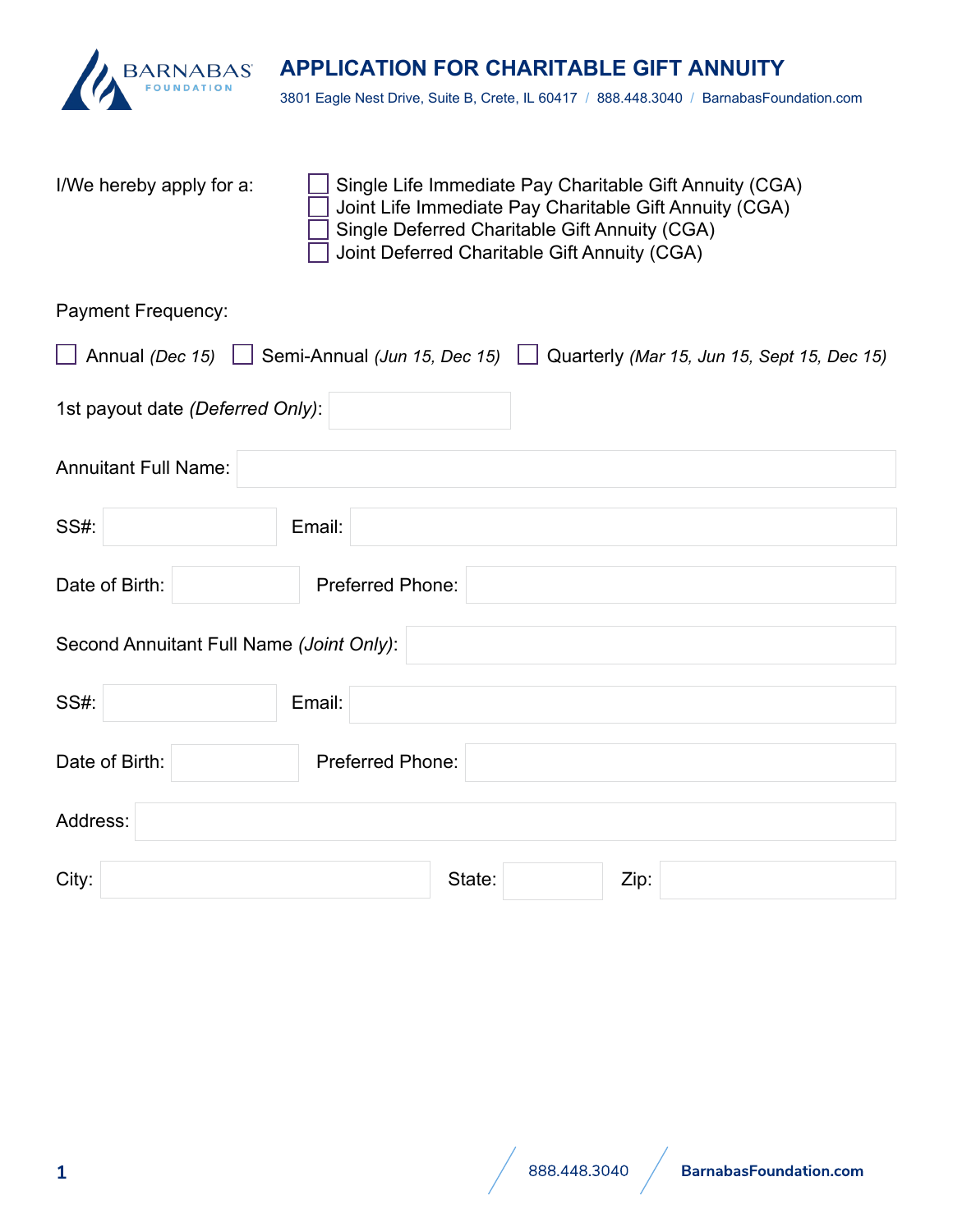## **TYPE AND AMOUNT OF GIFT (MINIMUM \$25,000)**

| I/We enclose a check in the amount of | for issuance of this CGA contract. |
|---------------------------------------|------------------------------------|
|                                       |                                    |

Make check payable to Barnabas Foundation.

 $\Box$  I/We will transfer a non-cash gift (described below) for issuance of this CGA contract:

## A. Description of asset *(name, ticker symbol)*

| B. Number of shares/units:   |  |
|------------------------------|--|
| C. Approximate market value: |  |
| D. Total cost basis:         |  |

## **I/We have received and read the Barnabas Foundation Common Trust Fund Disclosure Document.**

#### **SIGNATURES**

| X         | Date: |  |
|-----------|-------|--|
| Signature |       |  |
| X         | Date: |  |

| Signature of Second Annuitant (Joint Only) |  |  |
|--------------------------------------------|--|--|
|--------------------------------------------|--|--|